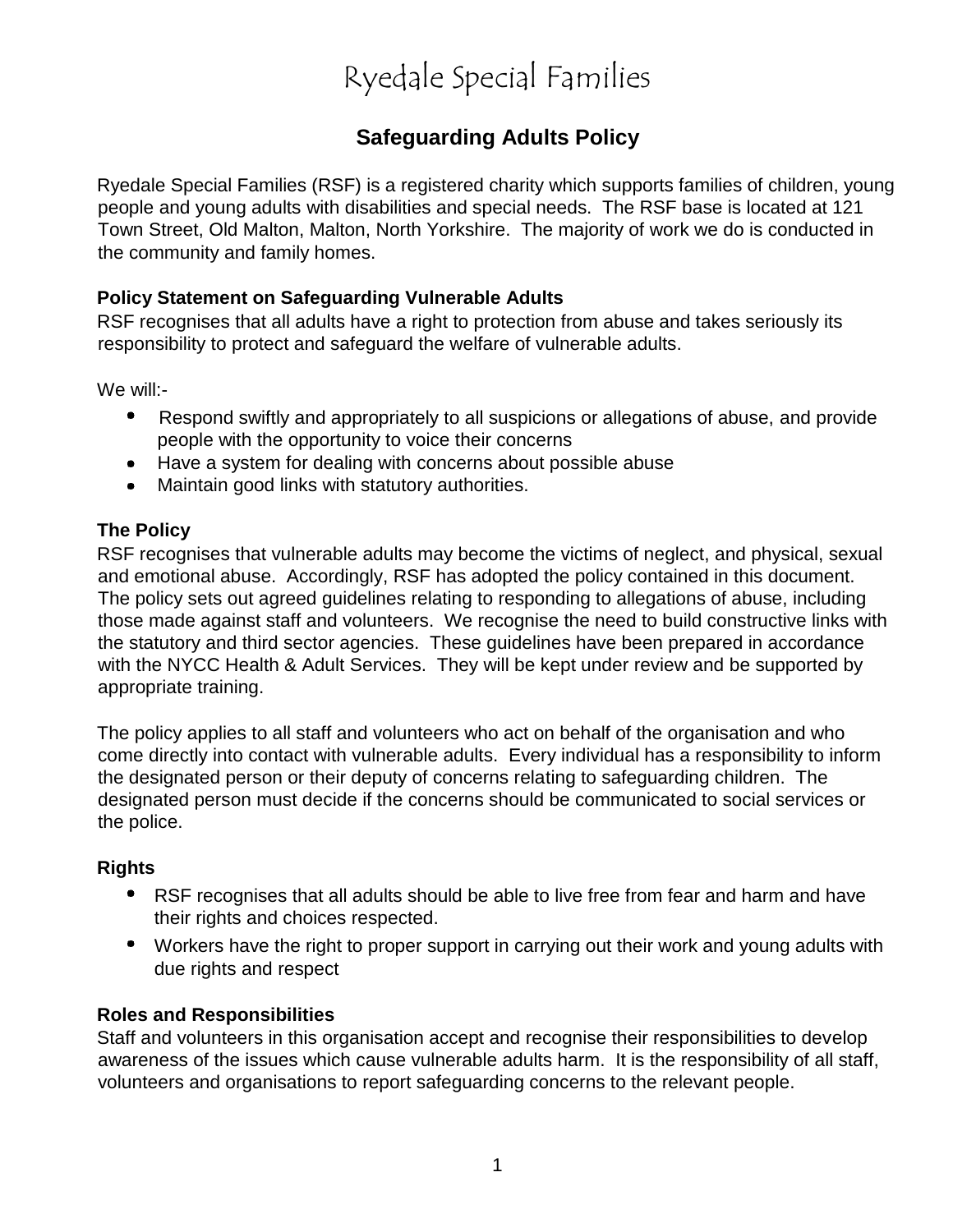# **Safeguarding Adults Policy**

All staff and volunteers who have contact with vulnerable adults will be required to have an enhanced disclosure through the Disclosure & Barring Service. Disclosures will be updated every 3 years.

#### **An adult at risk is a person aged 18 years or over;**

- $\bullet$  who has, or may have needs for care and support (whether or not the local authority is meeting any of these needs)
- is experiencing, or is at risk of, abuse or neglect, and  $\bullet$
- as a result of those needs is unable to protect themselves against the abuse or neglect  $\bullet$ or the risk of it.

#### **Examples of Abuse**

- Physical abuse  $\bullet$
- Sexual abuse  $\bullet$
- $\bullet$ Psychological abuse
- Financial or material abuse
- $\bullet$ **Neglect**
- Discriminatory abuse  $\bullet$
- Modern slavery  $\bullet$
- Organisational abuse  $\bullet$
- Self-neglect  $\bullet$

#### **Who might be causing the abuse?**

Anybody may be an abuser. It may be somebody well known to the adult or it may be a stranger. It may be more than one person. It might be: A family member, a friend, a neighbour, a paid or voluntary carer, a nurse, social worker, a GP, a visitor to their home, or somebody who they don't know. If the vulnerable adult lives in a residential setting or visits a day centre, it may be another user of that service, a visitor or a carer.

#### **What you should do if you suspect abuse**

You must report concerns as soon as possible to the Chief Officer, phone number 01653 699000 who is nominated by RSF to act on their behalf in referring allegations of suspicions of neglect or abuse to the statutory authorities. In the absence of the Chief Officer, the matter should be brought to the attention of the team leaders, phone number 01653 699000.

#### **To raise a safeguarding concern directly with Adult Social care;**

Adult Social Care 01609 780780 This number will be answered at all times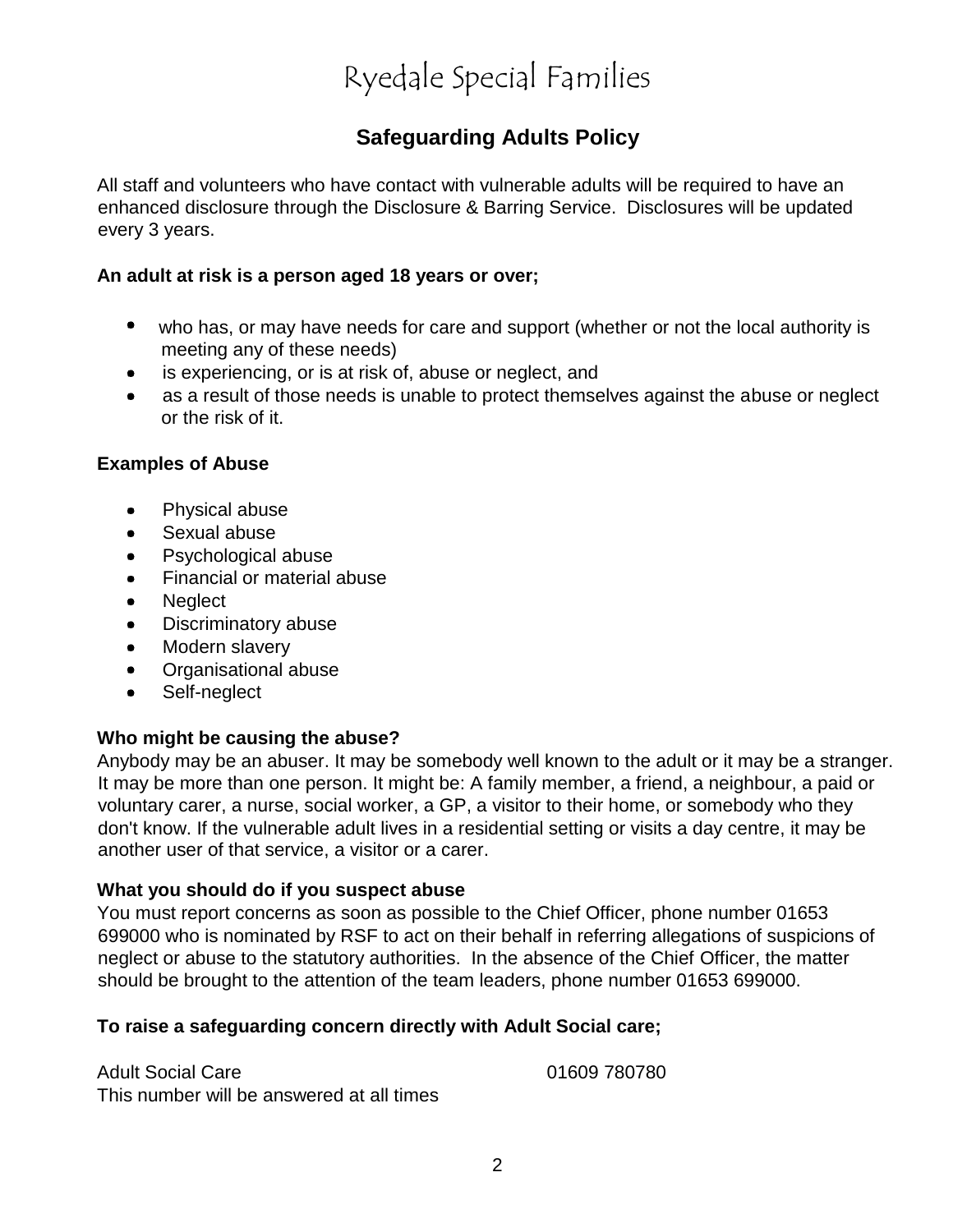# **Safeguarding Adults Policy**

You can also email a safeguarding concern social.care@northyorks.gov.uk

When a crime needs to be reported or the assistance of the police sought

| Police - in an emergency     | 999 |
|------------------------------|-----|
| Police – for non-emergencies | 101 |

If the suspicions relate to the designated person, then the deputy or social services should be contacted.

Suspicions should not be discussed with anyone, other than those named above.

RSF hope that staff feel able to discuss concerns with the relevant RSF staff, however it is the right of any individual to make direct referrals to the safeguarding adults agencies. If you feel that the organisation has not responded appropriately to your concerns, it is open to you to contact the safeguarding adults agencies direct.

### **What To Do Once A Vulnerable Adult Has Talked To You About Abuse**

- Assure them that you are taking the concerns seriously
- Do not be judgemental or jump to conclusions
- Listen carefully to what they are telling you, stay calm, get as clear a picture as you can. Use open-ended questions
- Do not start to investigate or ask detailed or probing questions
- Explain that you have a duty to tell your manager or designated officer
- Reassure the person that they will be involved in decisions about them

Make a note immediately of what the person has said, writing down exactly what was said, write down what you said in reply, when they said it and what was happening immediately beforehand. Record dates and times of the events and when the record was made. Keep all notes secure. It is of utmost importance that events are recorded accurately and honestly and that you ask the adult what they want to happen next. At all times act in the best interests of the adult concerned.

Report your discussion as soon as possible to the designated person.

All 'adult at risk' concerns will be recorded and stored securely in that person's individual records held in the RSF office.